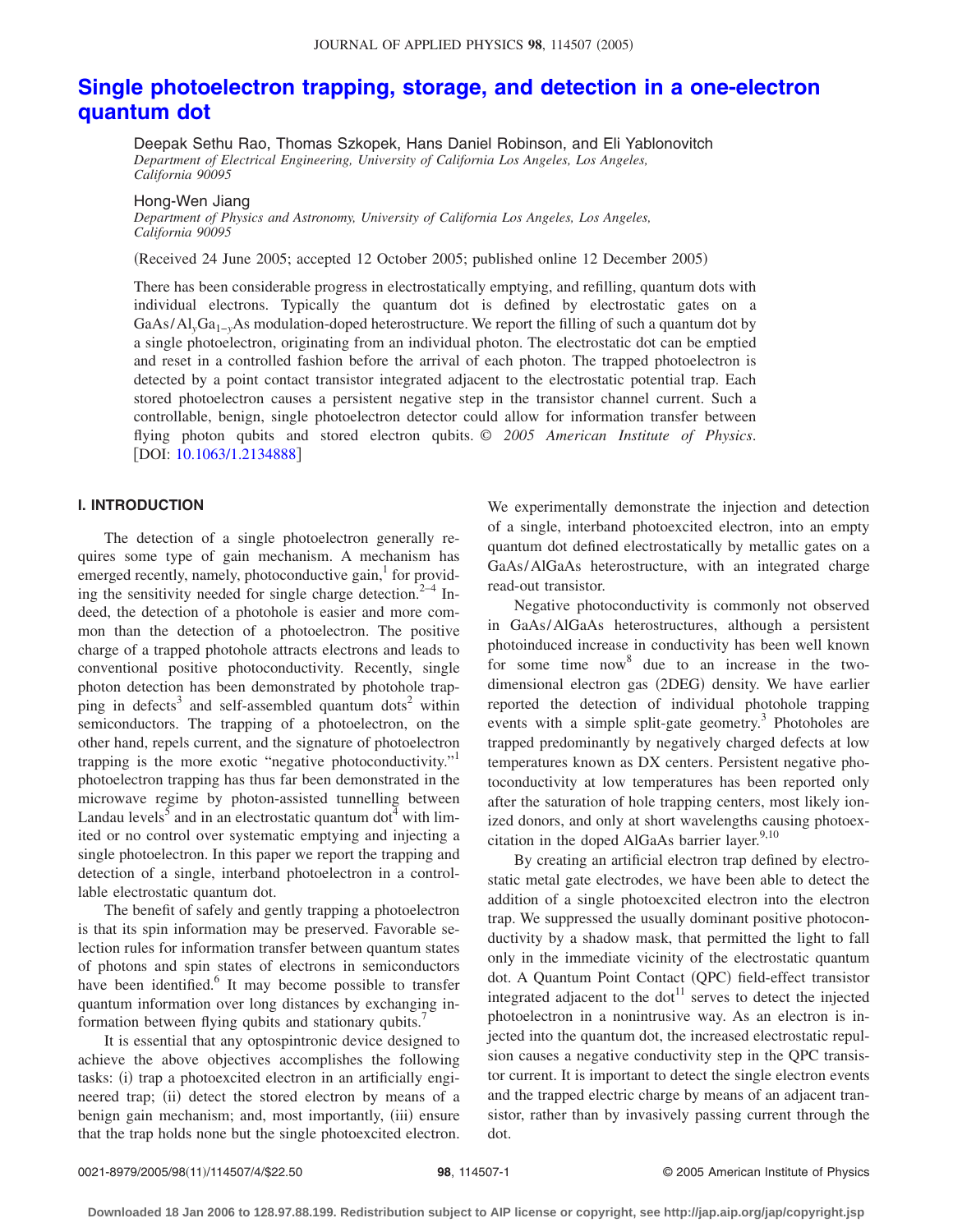

FIG. 1. (a) Scanning electron micrograph of the surface metallic gates defining a quantum point contact (QPC) between the source and drain Ohmic contacts  $(S_{QPC}$  and  $D_{QPC}$ ) and a lateral electrostatic quantum dot. (b) SEM of pinhole aperture etched in an opaque Al layer, 150 nm thick, acting as a shadow mask to illuminate only the quantum dot region. Gates are buried under  $AI/SiO<sub>2</sub>$  layers. (c) Cross section view of the device. The GaAs/AlGaAs heterolayers consist of a 5 nm Si-doped  $(1 \times 10^{18} / \text{cm}^3)$ GaAs cap layer, a 60 nm Si-doped  $(1 \times 10^{18} / \text{cm}^3)$  *n*-Al<sub>0.3</sub>Ga<sub>0.7</sub>As layer, a 30 nm *i*-Al<sub>0.3</sub>Ga<sub>0.7</sub>As spacer layer, on an undoped GaAs buffer.

## **II. DEVICE LAYOUT**

Our device is fabricated on a modulation-doped  $GaAs/Al<sub>0.3</sub>Ga<sub>0.7</sub>As heterostructure grown by molecular$ beam epitaxy on a semi-insulating GaAs substrate. A scanning electron micrograph of the gate geometry of the device used in our measurements is shown in Fig. 1. The gates are fabricated by electron beam lithography and electron-gun evaporation of Ti/Pt/Au. G1 and G2 define a QPC between the left source and drain Ohmic contacts,  $S_{OPC}$  and  $D_{OPC}$ , respectively, shown in Fig. 1(a). Adjacent to the QPC, an electrostatic circular quantum dot with a lithographic radius of 200 nm is defined by gates G3, G4, and G5. The electrostatic dot is defined by squeezing the 2DEG by the surface metallic gates. A variety of experiments have studied the properties of such GaAs/AlGaAs quantum dots in great detail,<sup>11-14</sup> and a vast knowledge base has been developed.

Negative voltages on the five surface gates isolate a puddle of electrons in the 2DEG adjacent to the point contact transistor. Gates G3 and G5, together with G2, control the tunnel coupling of the electrons in the dot to the external 2DEG reservoirs, while gate G4 is used as a plunger to push electrons out of the dot one at a time down to the last electron. This creates an empty dot just before exposure to light. Photoevents over the bulk of the device are suppressed by a 150 nm thick aluminum layer deposited as a mask over the entire area of the device, except for a pinhole aperture directly above the quantum dot, as shown in the SEM of Fig. 1(b). An insulating  $SiO<sub>2</sub>$  layer and a thin adhesion layer of titanium separate the metal gate electrodes from the aluminum mask layer. Figure 1(c) shows the cross section view of the device layers.

#### **III. EXPERIMENTAL RESULTS AND DISCUSSION**

Figures 2 and 3 present the electrical characterization of the charge sensitivity of the QPC toward detecting single electron events in the adjacent quantum dot capable of storing electrons in a long-lived metastable state. The device is



FIG. 2. (Color) Single electron escape from the dot detected by the QPC transistor. The plunger gate, G4, is swept from  $-1.5$  V to  $-4$  V with a scan rate of 4 mV/s starting at curve marked (a) and ending at (e) with each curve spanning 0.5 V. Gates G2, G3, and G5 are held at −0.9 V while G1 is changed in between each curve, to reset the QPC current. The curves have been offset along the voltage axis to fit on one graph. The bottom inset shows the step sizes of the last two electrons in the dot seen in curve (c) after subtracting out the background slope  $[V_{SD}(QPC) = 3.25 \text{ mV}, G_{QPC}]$  $= 0.35 e^2/h$  at the last electron step on curve (c)].

cooled gradually to  $0.43K$  in a  ${}^{3}$ He cryostat and negative voltages are applied to the five metallic gates defining the dot and the QPC. Figure 2 plots the current through the QPC transistor versus the plunger gate voltage,  $V_{\text{G4}}$ . The plunger is swept at a rate of  $4 \text{ mV/s}$  to repel electrons one at a time, into the surrounding 2DEG.



FIG. 3. (Color) Hysteresis measured in the current through the QPC transistor, associated with the transition of the dot from the metastable filled state to the equilibrium empty state. The current switches from  $I_1$  to  $I_2$  as the G4 plunger gate ejects stored electrons in the cycle from  $t_0$  to  $t_2$ . In the metastable state following  $t_0$  (or equivalently  $t_6$ ), the dot potential resides above the surrounding Fermi level, as shown in the top right inset. The thick tunnel barriers formed in our geometry when G3 and G5 are at −0.9 V prevent fast tunnelling of the trapped electrons. At  $t_1$ , these electrons are forcibly expelled over the thick barriers by a large repulsive potential on the plunger. They do not subsequently reenter when the potential well is recreated at  $t_2$ , owing to the thick barriers. When the barriers are reopened and closed in the cycle from  $t_3$  to  $t_6$ , electrons remain trapped in the dot, restoring the current to  $I_1$ . The color of the vertical transitions is coded to the color of the corresponding gate switch for that transition. Level  $I_2$  represents the desired empty state of the dot, at which it is ready to accept and trap photoinjected electrons. Such a hysteretic behavior in the QPC current could be observed whenever the plunger gate voltage sweep was begun at a value prior to the removal of the last electron from the dot and no hysteresis was observed upon starting from an empty dot.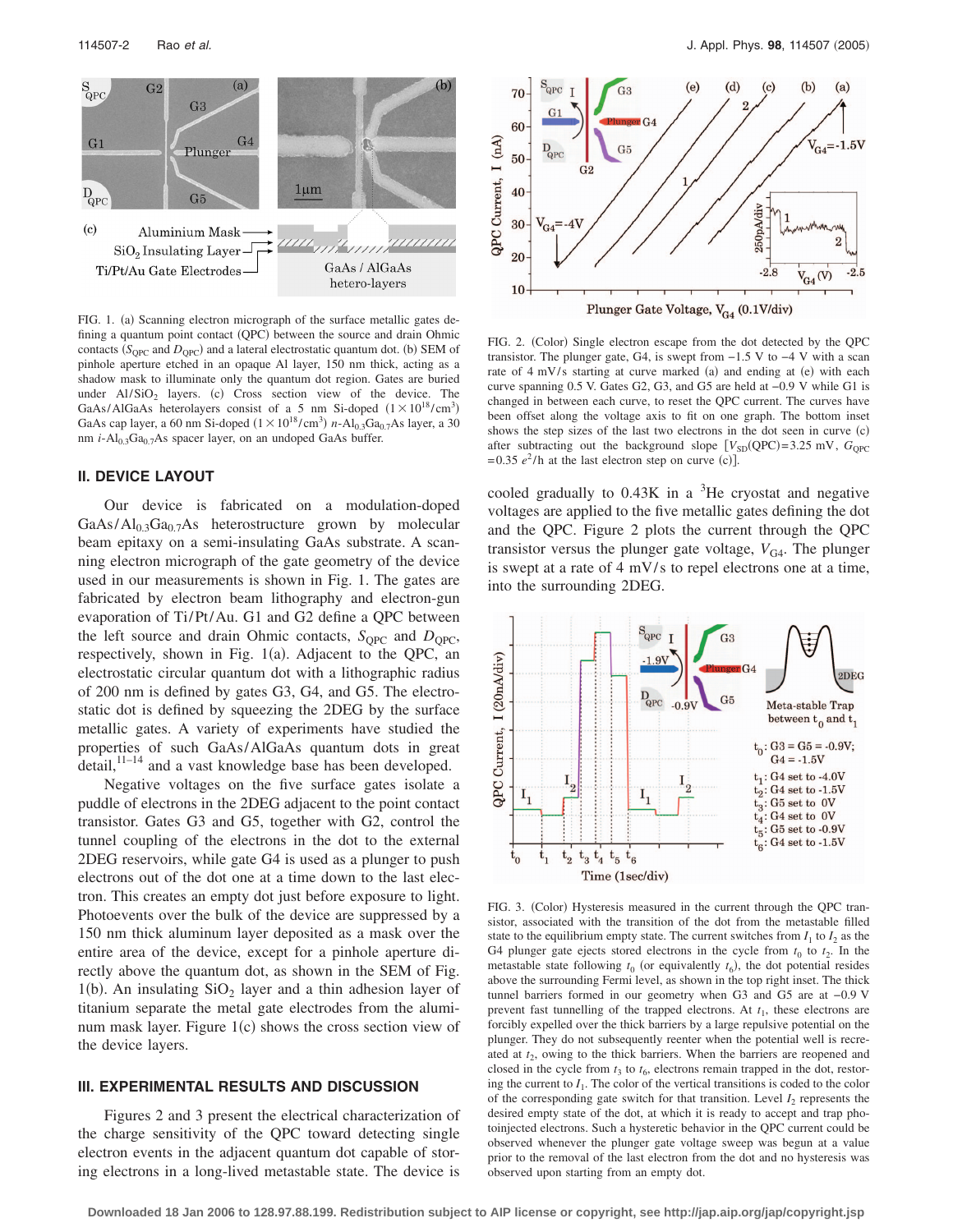The quantum dot state, at the start of the scan in Fig. 2, is the same as that at time  $t_0$  (or equivalently  $t_6$ ) in Fig. 3. Upon formation, a few excess electrons remain trapped in the dot in a long-lived metastable state, prior to being forced out by the plunger gate. The point contact current varies in a sawtooth fashion with a small discrete positive step for each electron ejected, as seen in Fig. 2. The last electron emission event occurs on curve (c) at a voltage of about G4 =−2.75 V on the plunger gate. In order to ensure that the absence of further steps is not due to very slow tunnelling times, the barrier gate voltage G3 was raised just after the last detected step to allow any remaining electrons to escape. Only a smooth increase in the QPC current could be observed due to the capacitive coupling between the point contact and the tunnel barrier gate, with no evidence for any remaining electrons. The lower inset to Fig. 2 shows the steps corresponding to the last two electrons after subtracting out the background slope. The observed single electron step sizes of about 500 pA provide an excellent signal to noise ratio.

Upon sweeping the plunger gate G4 from −4.0 V back to −1.5 V at the same scan rate as in the forward direction, no electrons were observed to reenter the dot. This comes about when the last few electrons remain trapped at energy levels far above the Fermi level in the surrounding 2DEG, as shown schematically in the right inset to Fig. 3. Strongly isolated dots can trap electrons in a metastable state for durations exceeding tens of minutes.<sup>15</sup> However, they may be expelled from the dot by forcibly pushing them over the tunnel barriers with a sufficiently large repulsive voltage on the plunger, and they cannot subsequently reenter.

Figure 3 illustrates the hysteretic behavior in the QPC transistor current associated with the emission of electrons from the dot. Immediately following time  $t_0$ , and equivalently time  $t<sub>6</sub>$ , the dot exists in the metastable state with excess trapped electrons. No electrons were observed to escape in the interval between time  $t_0$  and  $t_1$ . At  $t_1$ , the setting of gate  $V_{G4}$ =−4.0 V is so extreme that it overwhelms the barriers and the well trapping potential becomes a repulsive potential forcing the electrons out within the fall time of the plunger voltage. At  $t_2$ , the plunger potential is reset and the dot is created in the equilibrium empty state. The QPC current level  $I_1$  corresponds to the filled metastable dot state and level  $I_2$  to the empty state, at which the dot is ready to accept and hold only the photoinjected electron with an observed storage time  $\geq 5$  min.

Highly attenuated light pulses at a vacuum wavelength  $\lambda = 760$  nm, which photoexcite interband electrons in the GaAs layer, were created by a Pockels cell modulator at the output of a cw laser. The pulses were focused onto a spot size of about 100  $\mu$ m diameter on the sample. The aluminum mask blocks almost all of the incident photon flux except directly above the dot, where the 200 nm radius pinhole aperture is etched. Assuming a Gaussian profile for the incident spot over the illumination area of radius 50  $\mu$ m, and given the 200 nm radius of the electrostatic dot, the photon flux into the dot is reduced by at least a factor of 10−5 compared to the total incident flux.

Figure 4, which plots the QPC transistor current versus



FIG. 4. (Color) (a) Photoelectron trapping in the quantum dot detected by adjacent point contact transistor. The dot is fully emptied before exposure to  $\lambda$ =760 nm pulses, at a flux of 0.1 photons/pulse into the dot, within a 150  $\mu$ s time window. The time traces depict the transistor current, centered on the pulse time window. The traces have been offset for clarity. (b) An expanded view of transistor current for pulses 20, 21, and 22 without any offset. The charge sensitivity per photoelectron is 10<sup>-3</sup> *e*/√Hz.

time, presents a typical experimental result of exposure to a series of consecutive pulses after emptying the dot, prior to the first pulse. In this figure, the incident photon flux was maintained at 0.1 photons/ pulse within the dot area. Time *t* = 0 marks the time at which the Pockels cell was opened, for a pulse duration of 150  $\mu$ s. When a photon is absorbed within the active area, and the photoelectron gets trapped in the dot, a sharp drop in the transistor current is seen for pulse 21 in the series. The current step size is consistent with the expected single electron steps determined from the electrical characterization in Fig. 2. After emptying the dot by the plunger gate G4, if even any one of the gates G3, G4, or G5 is grounded, the quantum dot is open and negative photoconductivity steps were not observed. We thus rule out the possibility of negative photoconductivity steps due to photoelectron trapping in donors, DX centers and traps in the  $SiO<sub>2</sub>$ layer. The fall time associated with the single electron signal is 20  $\mu$ s, from Fig. 4(b), consistent with the speed of the preamp that was used. Given the signal-to-noise ratio in Fig. 4(b), this leads to a single photoelectron signal-to-noise ratio of about  $10^{-3}$  electrons/ $\sqrt{Hz}$ .

Increasing the photon flux over the dot increases the frequency of occurrence of negative photoconductivity steps. Figure 5 shows a series of traces for a photon flux of 1.2 photons/ pulse into the dot with no reset to empty the dot between pulses. Based on the frequency of occurrence of photodetection events, we estimate the photoelectron trapping quantum efficiency to be about 10%. This is consistent with the penetration depth of  $\lambda = 760$  nm light, and the size of the electrostatic potential dot. Interspersed among the negative steps, some positive steps were occasionally seen, as in the 34th pulse in Fig. 5. Such positive steps, which occurred even when the gate electrodes G3, G4, or G5 were grounded, were seen with a 1% occurrence rate and can be attributed to the photoionization of residual neutral donors close to the QPC. The occasional positive steps were more noticeable when the dot held several photoelectrons, possibly due to the additional mechanism of photoelectron ionization or photohole annihilation within the dot. The positive steps are rare since almost all the photoholes are swept away by the surrounding negatively biased gate electrodes.